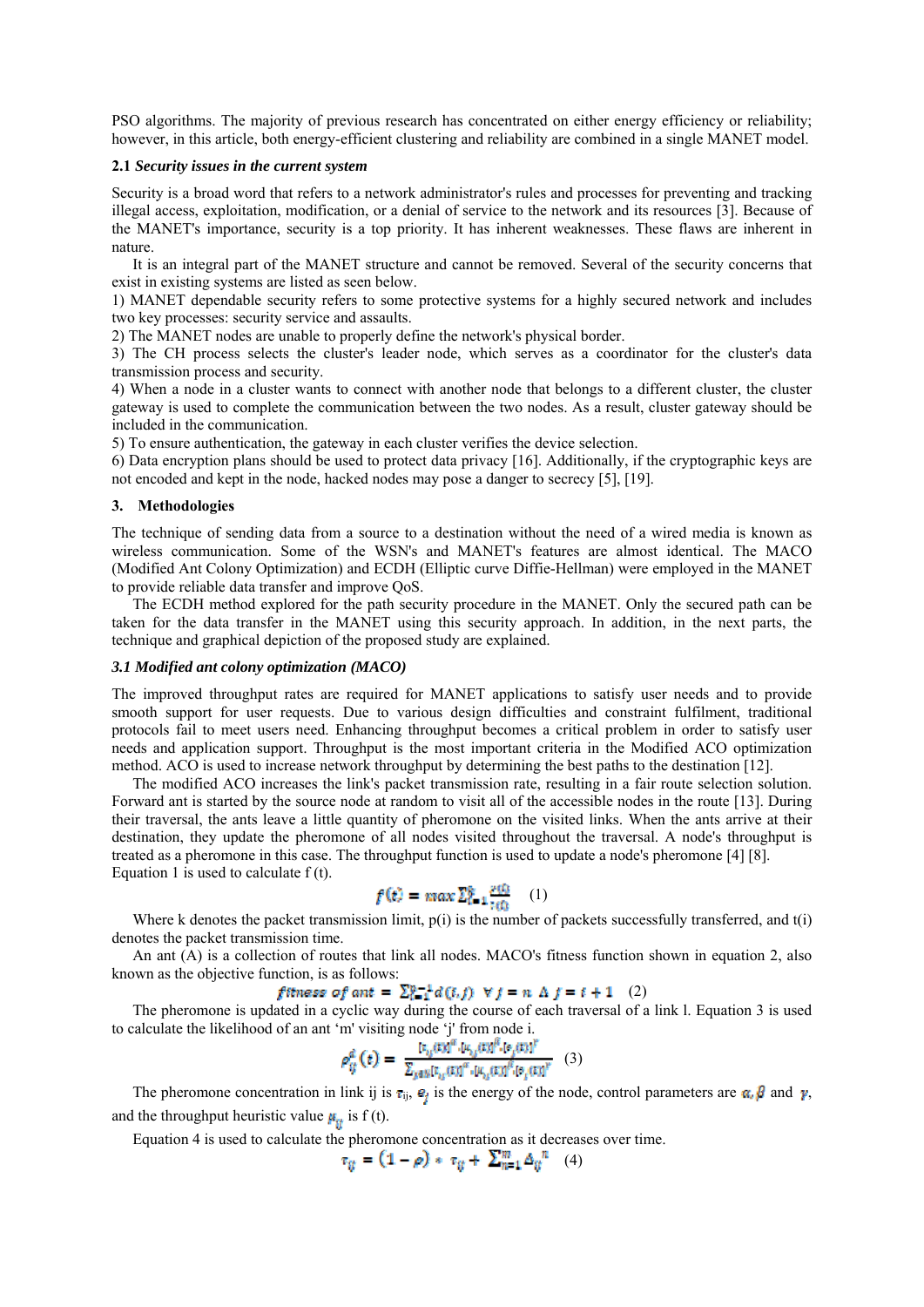Where,  $\mathbf{\hat{A}_{ii}}^n$  is the change in pheromone amount in the link ij, updated by the m<sup>th</sup> ant, and (1- $\rho$ ) is a decreasing pheromone constant. The following generation of ants migrates to their goal via increasing pheromone concentration nodes.

This cycle is continued until the condition of stagnation is fulfilled. The road that emerges after a period of stasis is regarded as the best path for communication. This procedure is carried out for each data transmission. This step signals the start of the network's transmission process.

## *3.2 Elliptic curve Diffie-Hellman (ECDH) Technique*

Using a finite number of nodes, a mobile Ad-hoc network can be constructed. The Elliptic curve Diffie-Hellman technique is used to determine whether or not a path is secure. Find the source and destination nodes in the MANET that want to communicate with each other to transfer data packets. The AODV routing protocol is used with MACO to identify the shortest path between these nodes. The shortest way from source to destination will be chosen using MACO, but it does not have to be the secured path. The Diffie-Hellman method is used to verify this path [19]. First and foremost, a conduit from source to destination is constructed in this method. After that, the data packets are transferred using communication channel. ECDH is a variant of the Diffie-Hellman algorithm for elliptic curves. It is actually a key-agreement protocol, more than an encryption algorithm. This basically means that ECDH defines (to some extent) how keys should be generated and exchanged between parties. How to actually encrypt data using such keys is up to us.

The problem it solves is the following: two parties (the usual Alice and Bob) want to exchange information securely, so that a third party (Attacker) may intercept them, but may not decode them. This is one of the principles behind TLS, just to give you an example.

## Here's how it works:

First, Alice and Bob generate their own private and public keys. We have the private key dA and the public key HA=dAG for Alice, and the keys dB and HB=dBG for Bob. Note that both Alice and Bob are using the same domain parameters: the same base point G on the same elliptic curve on the same finite field.

Alice and Bob exchange their public keys HA and HB over an insecure channel. The attacker would intercept HA and HB, but won't be able to find out neither dA nor dB without solving the discrete logarithm problem.

Alice calculates S=dAHB (using her own private key and Bob's public key), and Bob calculates S=dBHA (using his own private key and Alice's public key). Note that S is the same for both Alice and Bob, in fact: S=dAHB=dA(dBG)=dB(dAG)=dBHA

The attacker, however, only knows HA and HB (together with the other domain parameters) and would not be able to find out the shared secret S. This is known as the Diffie-Hellman problem, which can be used to ensure the security of the path and further communication can be proceed.

## **4. Simulation parameters and results**

The proposed method is validated by modelling the findings in Network Simulator 2 (NS2) and comparing it to an existing method.

| <b>Parameters</b>         | Value                                  |
|---------------------------|----------------------------------------|
| Number of Nodes           | 30, 60, 90, 120 and 150                |
| Area Size                 | $1500 \text{ m} \times 1500 \text{ m}$ |
| <b>Transmission Range</b> | $250 \text{ m}$                        |
| Data Types                | <b>CBR</b>                             |
| Packet Size               | 512Bytes                               |
| Antenna                   | Omni directional                       |
| Type of Queue             | Drop Tail                              |
| Routing protocol          | <b>AODV</b>                            |
| Number of Malicious Nodes | 6                                      |

#### Table 1. Parameters for simulation

Table 1 shows the many parameters that are taken into account during simulation. The number of nodes is counted between 30 and 150.

## *4.1 Performance metrics*

The effectiveness of the routing protocol, MACO with ECDH technique is revealed through the analysis based on the metrics, such as packet delivery ratio (PDR), throughput, routing overhead, and delay.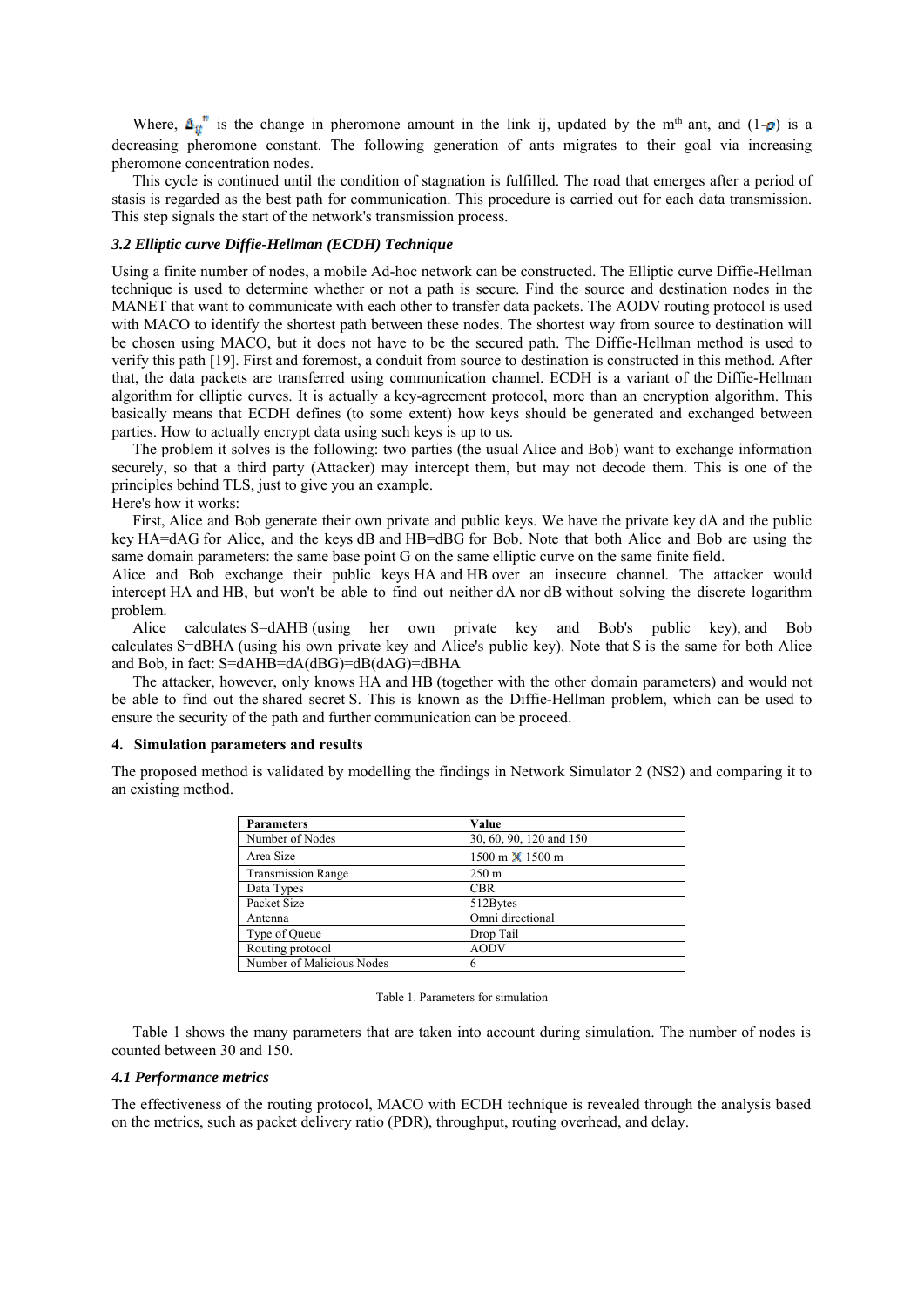# *4.2 Comparative analysis*

The ACO, genetic algorithm (GA), particle swarm optimization (PSO), and MDPSO were used for comparative analysis [3]. Figure 1 shows the difference in the packet delivery ratio (PDR) with respect to the number of nodes. When compared to existing approaches such as ACO with signcryption, PSO with signcryption, GA with signcryption, MDPSO with signcryption, PSO with ECDH, GA with ECDH, and ACO with ECDH, the proposed MACO with ECDH achieves improved PDR, throughput, delay, and overhead. The achieved throughput for the approaches is shown in Table 3. The figures from  $(1)$  to  $(4)$  and tables from  $(2)$  to  $(5)$  show the PDR, throughput, overhead, and delay analysis.

| Number of<br><b>Nodes</b> | <b>ACO</b> with<br>Signeryption | <b>PSO</b> with<br>Signeryption | <b>GA</b> with<br>Signeryption | <b>MDPSO</b><br>with<br>Signcryption | <b>PSO</b> with<br><b>ECDH</b> | <b>GA</b> with<br><b>ECDH</b> | <b>ACO</b> with<br><b>ECDH</b> | <b>Proposed</b><br><b>MACO</b><br>with<br><b>ECDH</b> |
|---------------------------|---------------------------------|---------------------------------|--------------------------------|--------------------------------------|--------------------------------|-------------------------------|--------------------------------|-------------------------------------------------------|
| 30                        | 85                              | 89                              | 91                             | 91                                   | 92                             | 94                            | 95                             | 96                                                    |
| 60                        | 85                              | 85                              | 86                             | 86                                   | 93                             | 93                            | 94                             | 95                                                    |
| 90                        | 85                              | 86                              | 86                             | 90                                   | 94                             | 95                            | 95                             | 96                                                    |
| 120                       | 85                              | 86                              | 89                             | 93                                   | 95                             | 95                            | 95                             | 96                                                    |
| 150                       | 86                              | 88                              | 88                             | 92                                   | 95                             | 96                            | 96                             | 97                                                    |

Table 2. PDR analysis (in %) (Higher PDR is better)



Fig. 1. Analysis based on PDR (Higher PDR is better)

The PDR analysis is done in relation to the number of nodes (in table 2), and it is seen that the PDR % improves slightly as the number of nodes increases. Although the PDR reduces as the number of nodes increases owing to link failure, the secure path selection method increases the PDR by extending the network's link lifetime. When 150 nodes communicate in the network, the suggested MACO with ECDH achieved a PDR of 97 percent, which is the highest PDR percentage ever achieved, thanks to the invention of the secure path selection mechanism.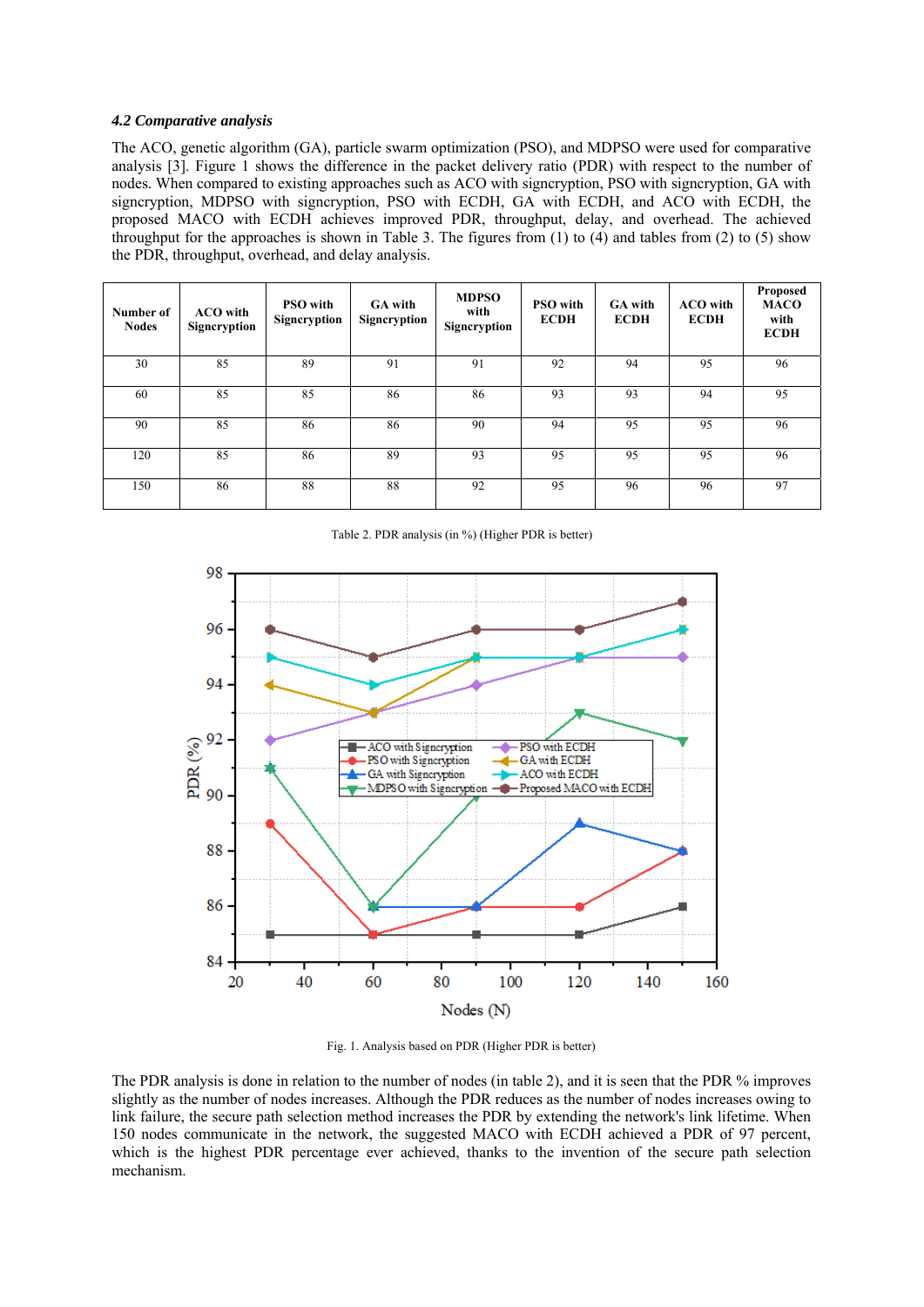| Number of<br><b>Nodes</b> | <b>ACO</b> with<br>Signeryption | <b>PSO</b> with<br>Signcryption | <b>GA</b> with<br>Signcryption | <b>MDPSO</b><br>with<br>Signcryption | <b>PSO</b> with<br><b>ECDH</b> | <b>GA</b> with<br><b>ECDH</b> | <b>ACO</b> with<br><b>ECDH</b> | <b>Proposed</b><br><b>MACO</b><br>with<br><b>ECDH</b> |
|---------------------------|---------------------------------|---------------------------------|--------------------------------|--------------------------------------|--------------------------------|-------------------------------|--------------------------------|-------------------------------------------------------|
| 30                        | 3586                            | 3705                            | 3737                           | 3984                                 | 4189                           | 4213                          | 4269                           | 4313                                                  |
| 60                        | 3632                            | 3651                            | 3735                           | 3829                                 | 3981                           | 3910                          | 3914                           | 4085                                                  |
| 90                        | 3591                            | 3706                            | 3869                           | 4052                                 | 4252                           | 4286                          | 4278                           | 4305                                                  |
| 120                       | 3586                            | 3600                            | 3610                           | 3729                                 | 3980                           | 4193                          | 4285                           | 4489                                                  |
| 150                       | 3604                            | 3617                            | 3794                           | 4083                                 | 4112                           | 4167                          | 4298                           | 4384                                                  |

## Table 3. PDR analysis (in %) (Higher PDR is better)



Fig. 2. Throughput analysis (Higher throughput is better)

Figure 2 shows the throughput analysis of the approaches based on the total number of nodes. When the network's transmission overhead is high due to the total number of users, the approaches' throughput suffers. When the total nodes are 150, the suggested MACO with ECDH achieves a throughput of 4384 kbps, which is higher than existing approaches, demonstrating the usefulness of the proposed method.

| Number of<br><b>Nodes</b> | <b>ACO</b> with<br>Signeryption | <b>PSO</b> with<br>Signcryption | <b>GA</b> with<br>Signcryption | <b>MDPSO</b><br>with<br>Signcryption | <b>PSO</b> with<br><b>ECDH</b> | <b>GA</b> with<br><b>ECDH</b> | <b>ACO</b> with<br><b>ECDH</b> | <b>Proposed</b><br><b>MACO</b><br>with<br><b>ECDH</b> |
|---------------------------|---------------------------------|---------------------------------|--------------------------------|--------------------------------------|--------------------------------|-------------------------------|--------------------------------|-------------------------------------------------------|
| 30                        | 0.04                            | 0.036                           | 0.035                          | 0.033                                | 0.027                          | 0.021                         | 0.021                          | 0.020                                                 |
| 60                        | 0.048                           | 0.044                           | 0.043                          | 0.043                                | 0.038                          | 0.029                         | 0.020                          | 0.018                                                 |
| 90                        | 0.043                           | 0.041                           | 0.039                          | 0.034                                | 0.031                          | 0.027                         | 0.026                          | 0.023                                                 |
| 120                       | 0.04                            | 0.038                           | 0.038                          | 0.033                                | 0.025                          | 0.026                         | 0.021                          | 0.020                                                 |
| 150                       | 0.049                           | 0.044                           | 0.042                          | 0.04                                 | 0.023                          | 0.022                         | 0.019                          | 0.018                                                 |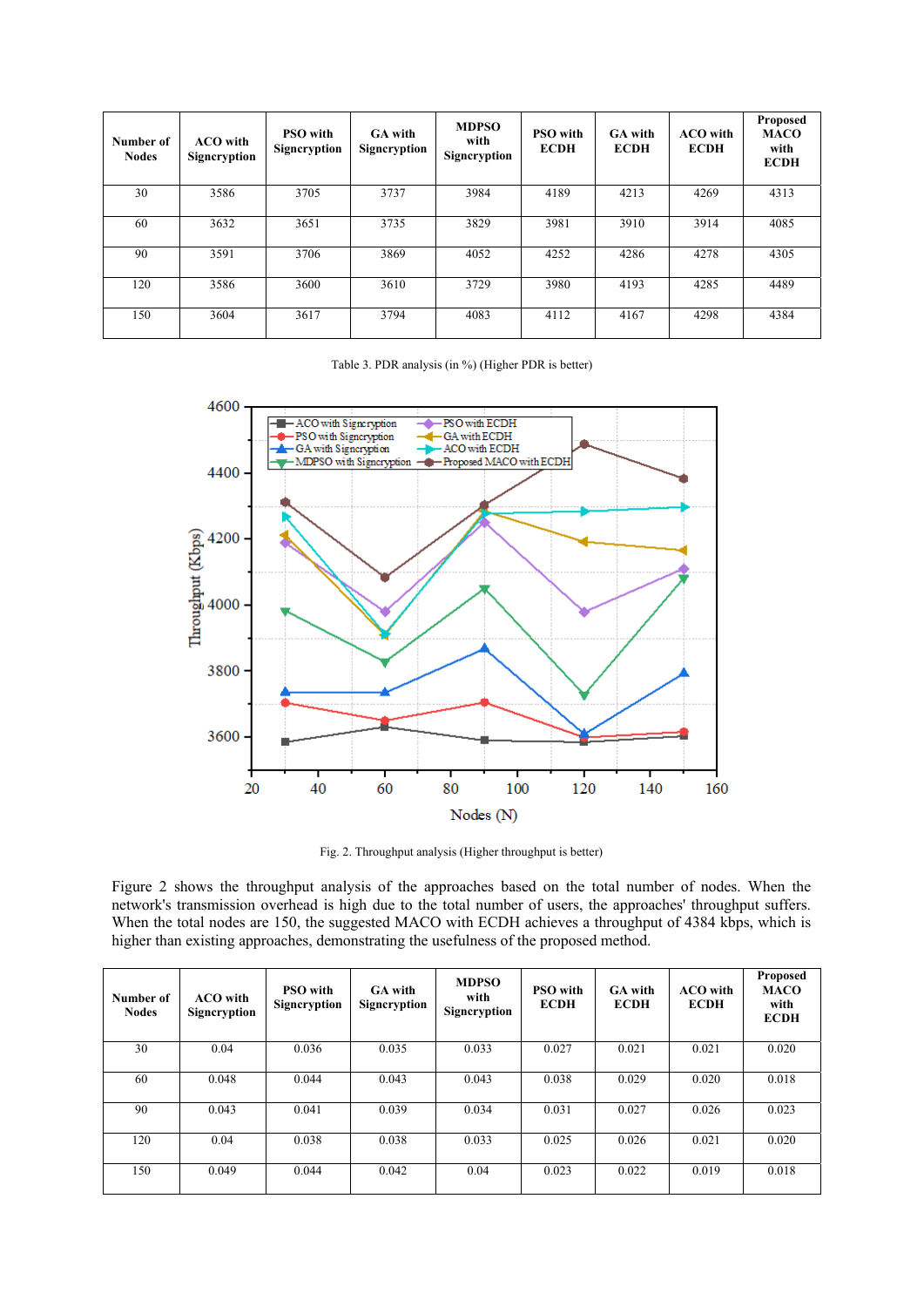

Table 4. Overhead analysis (Minimal overhead is better)

Similarly, an overhead analysis is carried out, which examines the network's computing complexity as node communication grows. The overhead is small when the total nodes are 30, but it increases as the number of simulated nodes in the network grows. However, when compared to existing approaches, the proposed model has a low computational overhead, implying that the proposed method schedules communication along the most efficient way.



Fig. 4. Delay analysis (Minimal delay is better)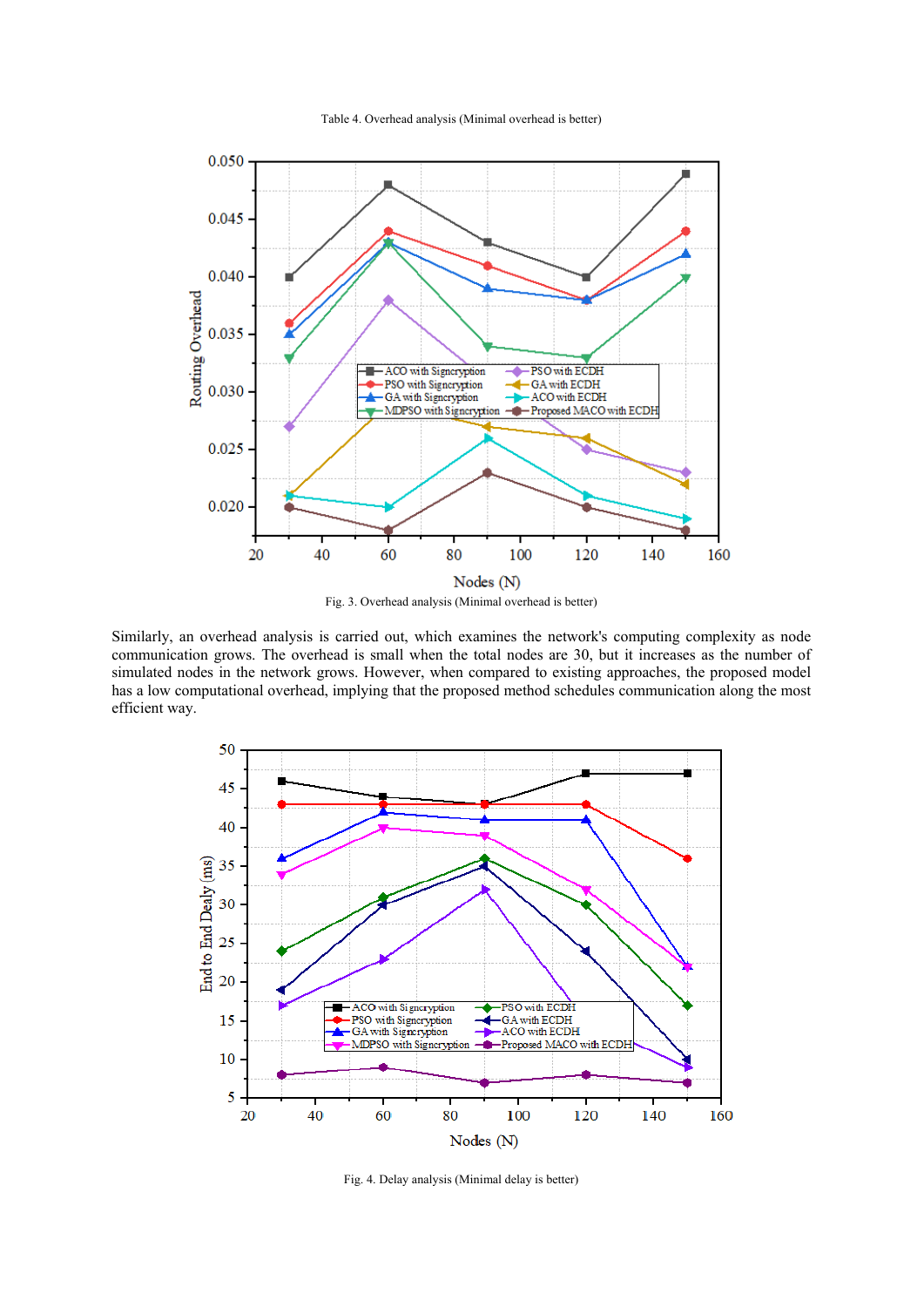Similarly, the delay analysis in Figure 4 stresses that the network's effective performance is dependent on the shortest possible data communication time between nodes. For example, when a network of 150 nodes is simulated utilizing the suggested MACO with ECDH, the network communication delay is determined to be around 7ms, demonstrating the significance of the proposed approach in exhibiting effective performance.

| Number of<br><b>Nodes</b> | <b>ACO</b> with<br>Signcryption | <b>PSO</b> with<br>Signcryption | <b>GA</b> with<br>Signcryption | <b>MDPSO</b><br>with<br>Signcryption | <b>PSO</b> with<br><b>ECDH</b> | <b>GA</b> with<br><b>ECDH</b> | <b>ACO</b> with<br><b>ECDH</b> | <b>Proposed</b><br><b>MACO</b><br>with<br><b>ECDH</b> |
|---------------------------|---------------------------------|---------------------------------|--------------------------------|--------------------------------------|--------------------------------|-------------------------------|--------------------------------|-------------------------------------------------------|
| 30                        | 46                              | 43                              | 36                             | 34                                   | 24                             | 19                            | 17                             | 8                                                     |
| 60                        | 44                              | 43                              | 42                             | 40                                   | 31                             | 30                            | 23                             | 9                                                     |
| 90                        | 43                              | 43                              | 41                             | 39                                   | 36                             | 35                            | 32                             |                                                       |
| 120                       | 47                              | 43                              | 41                             | 32                                   | 30                             | 24                            | 15                             | 8                                                     |
| 150                       | 47                              | 36                              | 22                             | 22                                   | 17                             | 10                            | 9                              |                                                       |

In short, the best approach is the one that has the least amount of delay, the least amount of communication overhead, the highest throughput, and the highest PDR. For a minimum delay of 5ms and a minimal overhead of 0.02 with 30 and 90 nodes, the suggested MACO with ECDH surpasses the existing approaches. The suggested MACO with DCDH, on the other hand, achieves a maximum PDR of 97 percent (with 150 nodes) and a throughput of 4471 kbps (with 120 nodes).

## **Conclusion**

The researchers developed a novel model for a security level of the MANET in this study using a MACO with ECDH technique. The MACO technique determines the most efficient communication path. The Elliptic curve Diffie-Hellman algorithm is utilized in the MANET for data security. To assess whether the path between the source and destination nodes is safe, the Elliptic curve Diffie-Hellman algorithm is utilized. The proposed model examined the number of attackers by combining the number of attackers with the performance evaluation technique. Furthermore, the MACO with ECDH technique recommended yielded all-improved results. In the future, backup routing in ad hoc networks (AODV) with an ECDH technique could be investigated for identification of malicious nodes in the MANET. Furthermore, the efficiency of MANETs with security could be improved by merging bioinspired and security algorithms.

## **Conflicts of interest**

"The authors have no conflicts of interest to declare"

#### **References**

- [1] Alotaibi M. (2019): Security to wireless sensor networks against malicious attacks using Hamming residue method, J Wireless Com Network.
- [2] Elhoseny M., et al. (2018): Hybrid optimization with cryptography encryption for medical image security in Internet of Things, Neural Comput. Appl., pp. 1–15.
- [3] Elhoseny M.; Shankar K. (2019): Reliable Data Transmission Model for Mobile Ad Hoc Network Using Signcryption Technique, in IEEE Transactions on Reliability, vol. 69, no. 3, pp. 1077-1086.
- [4] Gao Y., et al. (2019): A Hybrid Method for Mobile Agent Moving Trajectory Scheduling using ACO and PSO in WSNs, Sensors, 19 (3):575.
- [5] Gupta D., et al. (2018): Efficient artificial fish swarm based clustering approach on mobility aware energy-efficient for MANET, Trans. Emerg. Telecommun. Technol., Art. no. e3524.
- [6] Harn L, et al. (2016): The novel design of secure end-to-end routing protocol in wireless sensor networks, IEEE Sens. J., vol. 16, no. 6, pp. 1779–1785.
- [7] Hurley S. D.; Wetherall J.; Adekunle A. (2017): SUPERMAN: Security Using Pre-Existing Routing for Mobile Ad hoc Networks, in IEEE Transactions on Mobile Computing, vol. 16, no. 10, pp. 2927-2940.
- [8] Kaur S.; Mahajan R. (2018): Hybrid meta-heuristic optimization based energy efficient protocol for wireless sensor networks, Egyptian Informatics Journal, Volume 19, Pages 145-15.
- [9] Liu G.; Yan Z; Pedrycz W. (2018): Data collection for attack detection and security measurement in mobile ad hoc networks: A survey, J. Netw. Comput. Appl., vol. 105, pp. 105–122
- [10] Mostafaei H. (2019): Energy-efficient algorithm for reliable routing of wireless sensor networks, IEEE Trans. Ind. Electron., vol. 66, no. 7, pp. 5567–5575.
- [11] Oh Y. J.; Lee K. W. (2017): Energy-efficient and reliable routing protocol for dynamic-property-based clustering mobile ad hoc networks, Int. J. Distrib. Sens. Netw., vol. 13, Art. no. 1550147716683604.
- [12] Prabaharan S. B.; Ponnusamy R.(2017): Enhanced Longevity of MANETs using ACO based Balanced Network Monitoring and